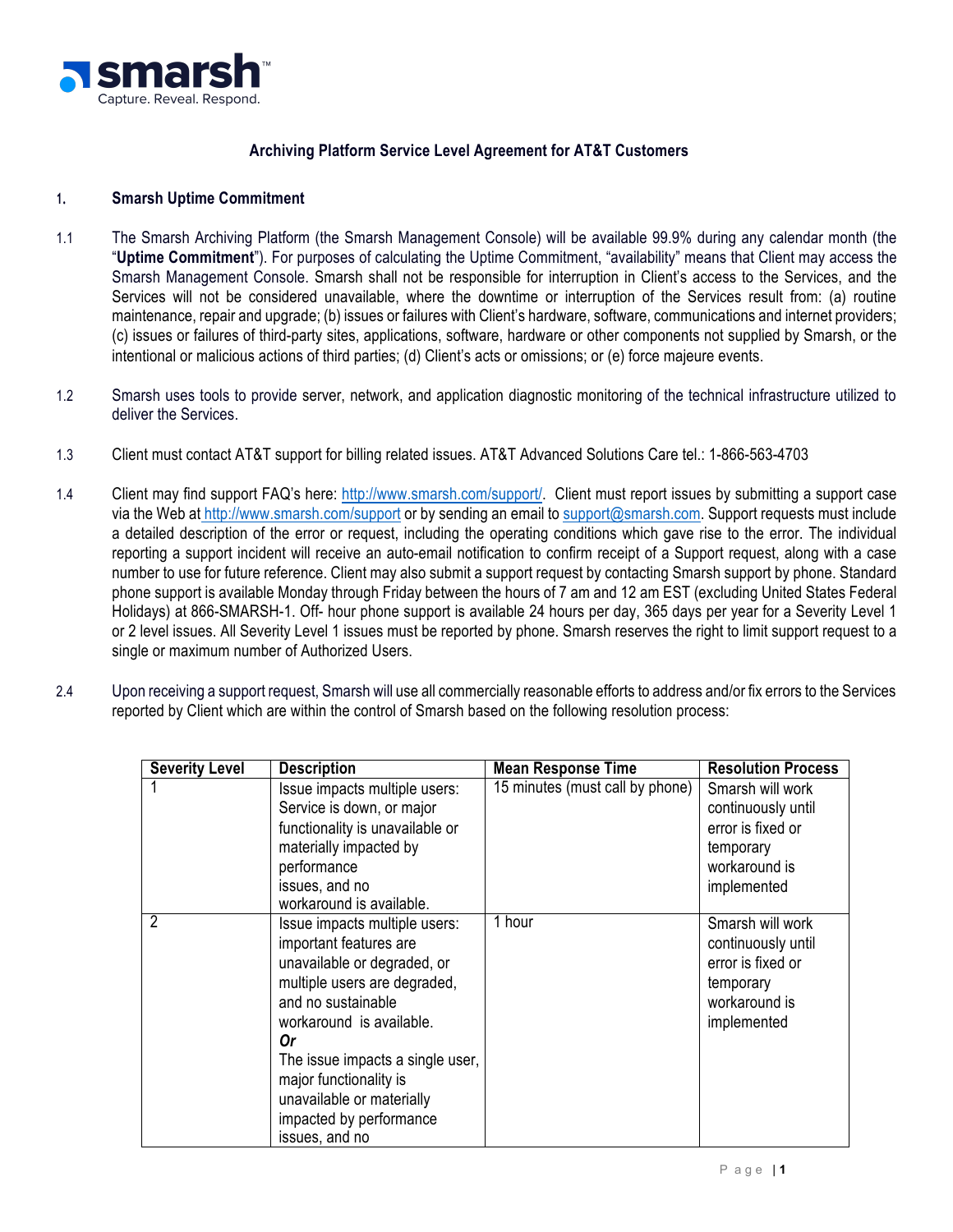

|   | workaround is available.                   |                                 |                                                        |
|---|--------------------------------------------|---------------------------------|--------------------------------------------------------|
| 3 | Issue impacts multiple or single<br>users: | 4 hours (during business hours) | Smarsh will work<br>during<br>normal business<br>hours |